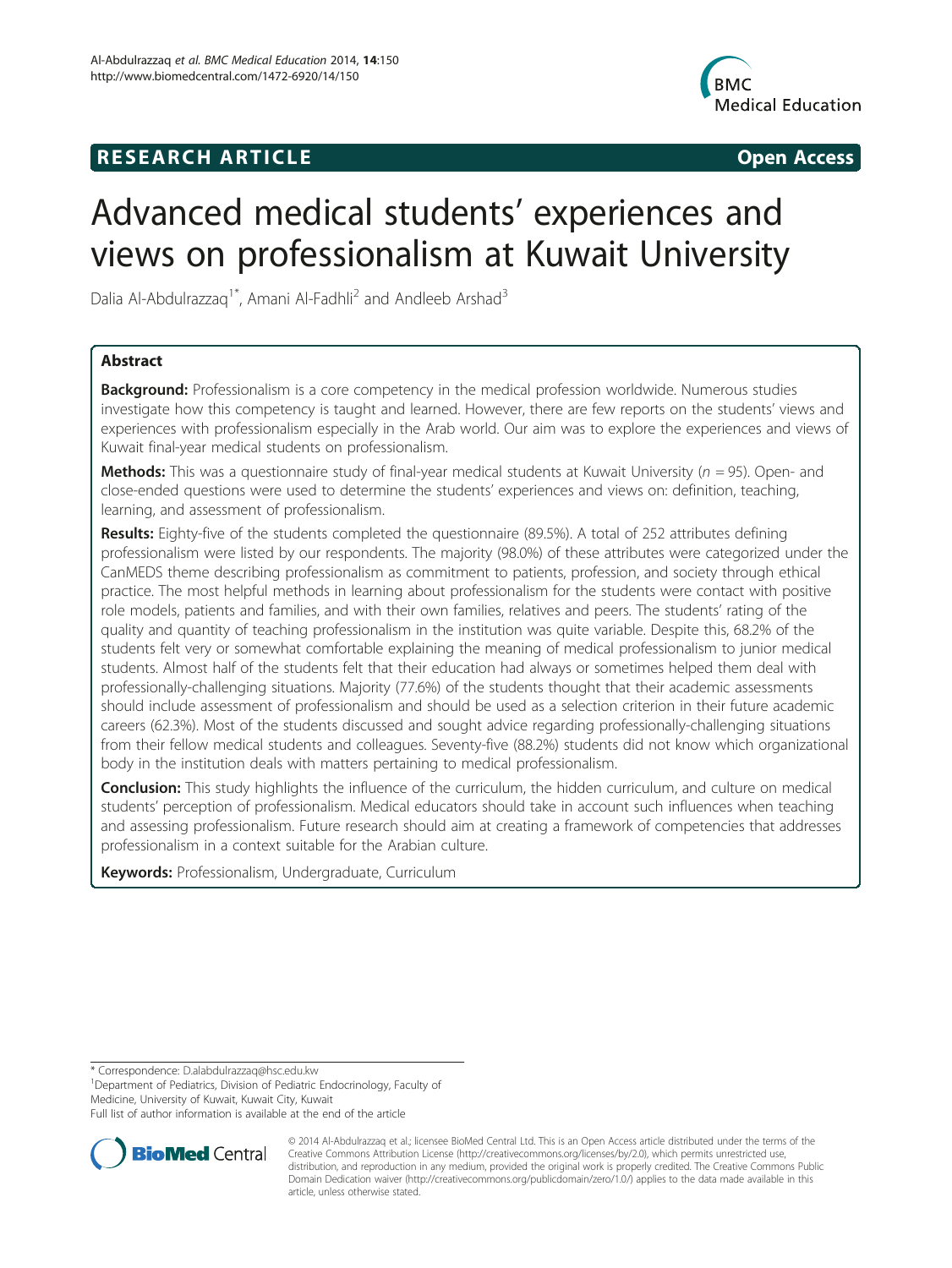### Background

Professionalism is considered a crucial competency for physicians in all specialties. Therefore, undergraduate and postgraduate programs all over the world, including the Arab world, invest greatly in teaching and assessing medical professionalism in their curricula [\[1-4](#page-6-0)].

As professionals, physicians are committed to the health and well-being of individuals and society through ethical practice, profession-led regulation, and high personal standards of behavior [\[5](#page-6-0)]. Attributes of a professional physician are not universal and cultural differences exist [[6](#page-6-0)]. Moreover, professionalism is viewed as a social contract between doctors and society [\[7](#page-6-0)]. Therefore, it cannot be viewed in isolation from the society as the culture's influence on physicians and societies may lead to certain differences [[6,8](#page-6-0)]. These differences are being increasingly recognized by medical educators in the Arab world and efforts are being invested in the development of competency frameworks that address professionalism in a manner that is suitable for the local culture such as the development of the Saudi MEDS competence specification for Saudi medical graduates [[9\]](#page-6-0).

The Faculty of Medicine at Kuwait University is a rapidly-growing educational establishment founded in 1973 and enrolls an average of 90 students per year. The Faculty's mission is to promote professional excellence, unfold medical knowledge, blend scholarship and service, follow a path of life-long learning, and share knowledge for the community's benefit [[5](#page-6-0)]. To accomplish these goals, the Faculty had adopted a system based on casetriggered integrated curriculum for student intake since 2005. This curriculum is primarily influenced by Western curricula from Australia, Europe and North America and is made up of three Phases  $(I - III)$ . Phase I  $(1$  year) is a pre-professional program consisting of language and sciences courses. Phase II (3 years) consists of system courses that use a variety of methods including a series of problem- based learning (PBL) cases, self-learning activities, didactic lectures, tutorials, laboratory exercises, and hospital visits aimed at stimulating active learning. The Faculty aims at promoting professional and behavioral development through the early introduction of students to the hospital environment at this phase. Phase III (3 years) is a clinical phase consisting of student clerkships through Medicine, Surgery, Community Medicine, Pediatrics, Obstetrics and Gynecology, and Psychiatry. This phase ends up with a pre-internship program that aims at transitioning medical students to being practicing physicians [[5\]](#page-6-0). In this curriculum, the students' competencies including professionalism are assessed through performance evaluations filled by the medical educators during hospital visits, PBL sessions, tutorials, and laboratory exercises [[1\]](#page-6-0).

Western competency frameworks addressing medical professionalism may not be suited to the cultural values of non-Western countries which, similar to Kuwait, had adopted such frameworks [[10](#page-6-0)]. Most of the literature on medical professionalism comes from the West. There is limited data in this area in the Arab world and no data, to date, from Kuwait since the adoption of the new curriculum. Exploring medical students' views and experiences of professionalism in Kuwait could provide valuable insights on the influence of Western competency frameworks that are being adopted by non-Western cultures. This study also assesses the efficiency of teaching professionalism in the faculty, and identifies any existing deficiencies in the curriculum in teaching professionalism in an Arabian culture. We hypothesize that with the current curriculum the medical students would have a good understanding of the basic and universal fundamentals of medical professionalism, but with potential differences compared to their counterparts in the West. We also hypothesize that the students would have a positive experience with teaching, learning, and assessment of professionalism at the Faculty.

#### Methods

This was a questionnaire study carried out among the final-year students in the 2012–2013 academic year. Each student was given a package consisting of two documents. The first document explained the purpose of the study, the voluntary and confidential nature of participation, and included a written consent. The second document was the self-administered questionnaire of the study. The responses of the students were anonymous and not handled by the investigators.

The questionnaire was designed by the authors based on similar studies on medical professionalism among undergraduate and postgraduate students and residents [[11](#page-6-0)-[13](#page-6-0)]. It collected data on demographics (age and gender), the attributes associated with medical professionalism, and the students' views and experiences with teaching, learning, and assessment of professionalism. The questionnaire asked open- and close-ended questions with responses scaled using the 5-point Likert Scale (Additional file [1](#page-6-0)).

The questionnaire was initially tested on a pilot of 20 medical students (10 males and 10 females) before it was finalized.

This study was ethically approved by the Joint Committee for The Protection of Human Subjects in Research of the Health Sciences Centre (HSC) and Kuwait Institute of Medical Specialization (KIMS).

#### Data analysis

The data were analyzed using SPSS Statistics version 20. The students' definitions of professionalism were analyzed using Miles and Huberman qualitative data analysis method [\[14](#page-6-0)]. A two-step coding system was used to first code the students' definitions to groups of similar attributes and second to code the emerged groups to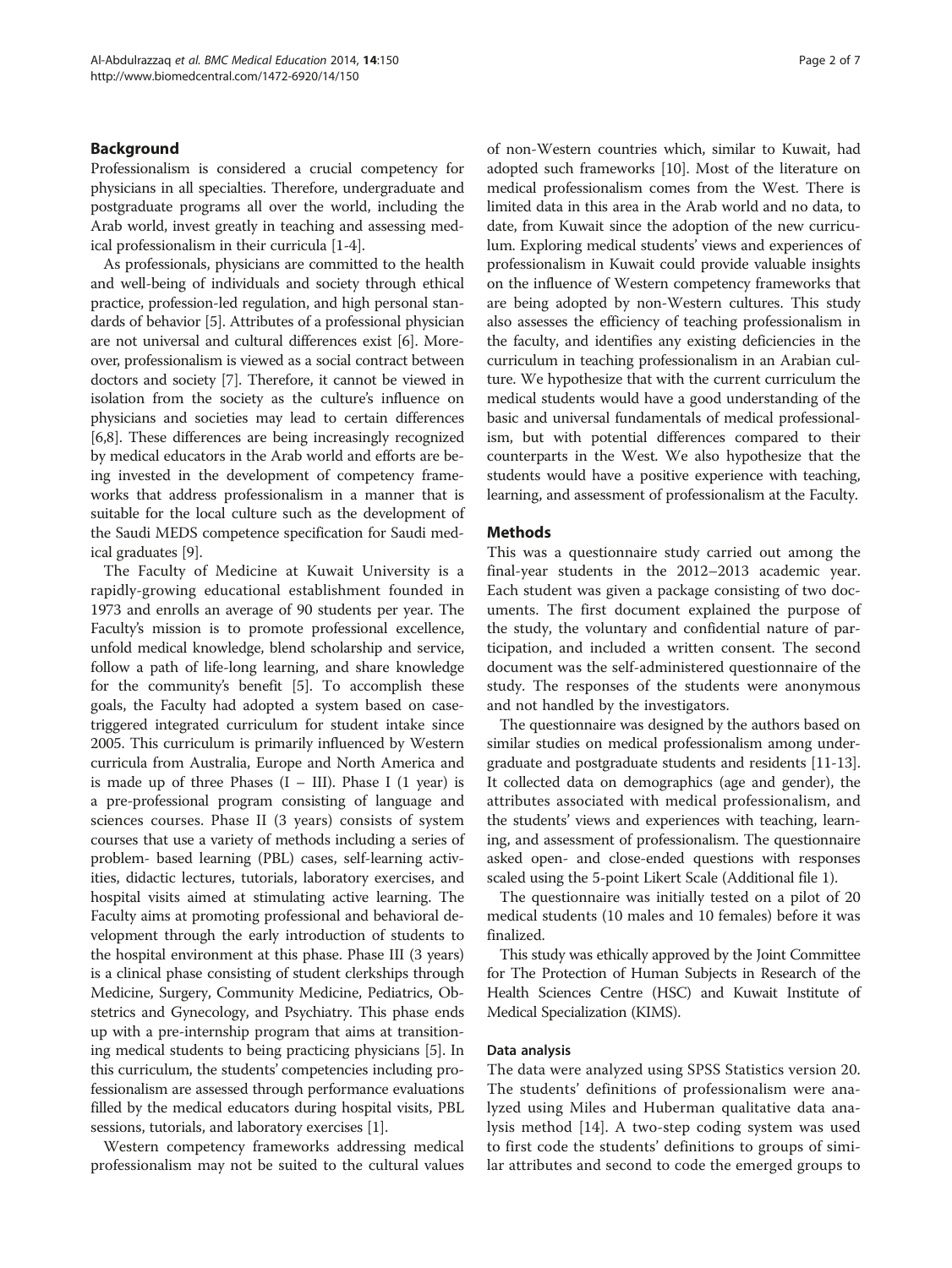<span id="page-2-0"></span>three themes defining professionalism according to the CanMEDS roles namely demonstrating commitment to patients, profession, and society through ethical practice; demonstrating commitment to patients, profession, and society through participation in profession-led regulation and demonstrating commitment to physician health and sustainable practice [[5\]](#page-6-0). An extra code was created to account for attributes that were listed by the respondents but did not correctly define professionalism. Quantitative data were analyzed using Chi-Square Statistical Test and a  $p$  value of  $< 0.05$  was considered significant in the study.

# Results

# **Demographics**

The overall response rate was 89.5% (85 out of 95 students). There was no significant gender difference among the respondents, where males made up 48.2% (41 students) and females 51.8% (44 students) of the total students' body in the study. The mean age of the respondents was 23.3 ± 0.831 years.

#### Defining medical professionalism

A total of 252 attributes defining professionalism were listed by the respondents. Two hundred and forty seven (98.0%) of these were coded into 18 groups, and categorized under the theme describing professionalism through ethical practice. The three most commonly-listed attributes were punctuality (46 responses), respect (45 responses), and well-attired (30 responses). Only one group was listed under participation in profession-led regulation, namely following regulations (5 responses). No attributes related to commitment to physician health and sustainable practice were listed. There was no significant difference between the responses stated by males compared to females in the study. Only five responses incorrectly defined professionalism and were not included in this analysis (Tables 1 and 2).

#### Teaching and learning about medical professionalism

Majority of the students (90.6%) agreed (strongly or somewhat) that medical professionalism can be taught and learned. Students' responses on ranking methods used in learning about medical professionalism are shown in

Table 1 Examples of coding medical professionalism attributes

| Responses                                           | Group code            |
|-----------------------------------------------------|-----------------------|
| "Respect time"                                      | Punctuality           |
| "Show respect to seniors, colleagues, and patients" | Respect               |
| "Dress appropriately and be well-presented"         | Well-attired          |
| "Treat people equally"                              | Equality              |
| "Stick to the rules"                                | Following regulations |

| Table 2 Students' definition of professionalism in Kuwait |  |  |
|-----------------------------------------------------------|--|--|
| according to the CanMEDS framework                        |  |  |

| Professional                                                                                               | Attribute group       | Responses    |  |
|------------------------------------------------------------------------------------------------------------|-----------------------|--------------|--|
| competencies                                                                                               |                       | N (%)        |  |
|                                                                                                            |                       | 252 (100.0%) |  |
| Commitment to patients,                                                                                    |                       | 247 (98.0%)  |  |
| profession, and society<br>through ethical practice                                                        | Punctuality           | 46 (18.2%)   |  |
|                                                                                                            | Respect               | 45 (17.8%)   |  |
|                                                                                                            | Well-attired          | 30 (11.9%)   |  |
|                                                                                                            | <b>Fthical</b>        | 22 (8.7%)    |  |
|                                                                                                            | Knowledge             | 21 (8.3%)    |  |
|                                                                                                            | Competence            | 14 (5.5%)    |  |
|                                                                                                            | Care                  | 12 (4.8%)    |  |
|                                                                                                            | Polite                | 10 (4.0%)    |  |
|                                                                                                            | Hard-working          | 7(2.8%)      |  |
|                                                                                                            | Honesty               | 7(2.8%)      |  |
|                                                                                                            | Confidentiality       | 6(2.4%)      |  |
|                                                                                                            | Equality              | $5(2.0\%)$   |  |
|                                                                                                            | Appreciative          | $5(2.0\%)$   |  |
|                                                                                                            | Responsibility        | $5(2.0\%)$   |  |
|                                                                                                            | Justice               | $4(1.6\%)$   |  |
|                                                                                                            | Skills                | $3(1.2\%)$   |  |
|                                                                                                            | Considerate           | $3(1.2\%)$   |  |
|                                                                                                            | Wise                  | $2(0.8\%)$   |  |
| Commitment to patients,<br>profession and society<br>through participation in<br>profession-led regulation | Following regulations | $5(2.0\%)$   |  |
| <b>Commitment to</b><br>physician health and<br>sustainable practice                                       | None                  | $0(0.0\%)$   |  |

Table [3](#page-3-0). The most helpful methods (rated as most or second most helpful) in learning about professionalism were contact with positive role models, patients and families, and with own family, relatives and peers, whereas books and literature were the least helpful method (rated as the least or second least helpful). There was no significant difference between males and females with regard to these methods.

The students' rating of the quality and quantity of teaching professionalism in the institution was quite variable (Table [4](#page-3-0)). Despite this, 58 (68.2%) of the students felt very or somewhat comfortable explaining medical professionalism to junior medical students with no significant difference between males and females (Table [4\)](#page-3-0).

Majority of the students encountered professionallychallenging situations in the institution (74.0%). However, only half of the students (51.8%) felt that their education had always or sometimes helped them deal with such professionally-challenging situations (Table [4\)](#page-3-0).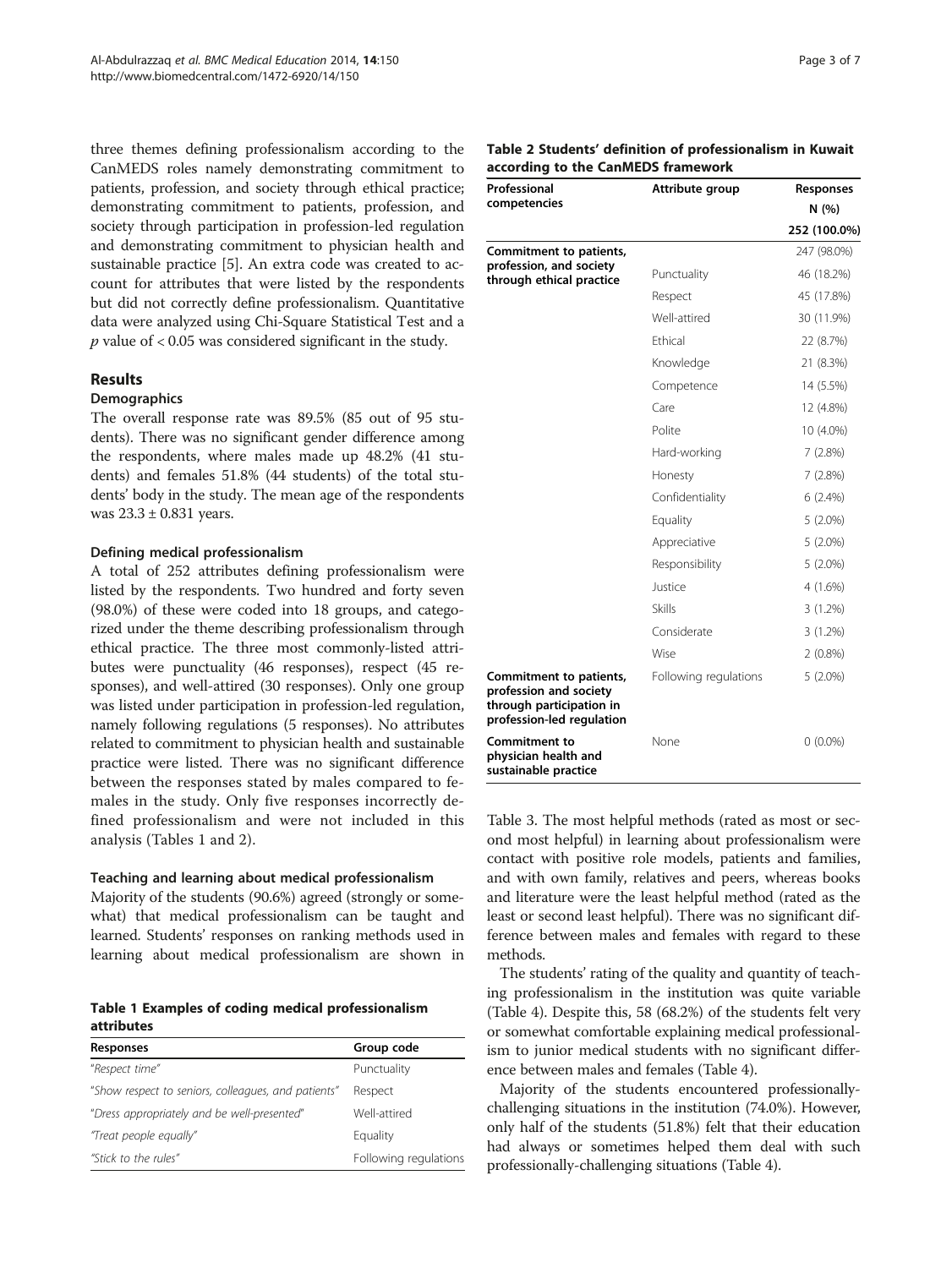|               | Most helpful                         |                                             |                                        | Least helpful               |  |
|---------------|--------------------------------------|---------------------------------------------|----------------------------------------|-----------------------------|--|
|               | Contact with positive<br>role models | Contact with patients<br>and their families | Your own family/relatives<br>and peers | <b>Books and literature</b> |  |
| Student n (%) | 51 (60.0%)                           | 35 (41.2%)                                  | 32 (37.61%)                            | 45 (53.0%)                  |  |

#### <span id="page-3-0"></span>Table 3 Most and least helpful methods to learn about medical professionalism by Kuwait University advanced medical students

## Assessment and professionalism at Kuwait University

Majority of the students thought that their academic assessments should include assessment of professionalism (77.6%) and should be used as a selection criterion in their future academic careers (62.3%).

Most of the students discussed and sought advice regarding professionally-challenging situations from their fellow medical students and colleagues (Figure [1](#page-4-0)). Lastly, 75 (88.2%) did not know which organizational body in the institution deals with matters pertaining to medical professionalism.

### **Discussion**

In this study we investigated Kuwait University medical students' views and experience regarding professionalism. Students in their final year were chosen for the study since they have gone through the full curriculum, thus putting them in the position to assess the impact of the curriculum on medical professionalism.

The CanMEDS roles have been used as a reference to analyze the students' definitions of professionalism for several reasons. First, the CanMEDS physician competency framework has been adopted by the post-graduate medical education programs in Kuwait [[2\]](#page-6-0). Second, it has been implemented, studied, and adapted around the world [\[15](#page-6-0)]. Lastly, this framework describes physician competencies in the medical profession which are expected from advanced medical students in their final year after years of being involved in patient care especially in their pre-internship program in the faculty. There have been efforts in the Arab world to develop a framework of physician competencies suitable for the region, namely the Saudi MEDS [[9\]](#page-6-0). The Saudi MEDS framework was in its early phases of development when this study was conducted and therefore was not used as a reference to analyze the students' definitions of professionalism.

The students' definition was heavily focused on describing professionalism through ethical practice. They showed deficiency in viewing professionalism as part of commitment through participation in profession-led regulation and commitment to physician health and sustainable practice (Table [2\)](#page-2-0). Such heavy focus on ethics, in the context of medical professionalism, has also been reported in other studies worldwide [[11,16-20\]](#page-6-0). Firstly, medical students in Kuwait (as in other institutions) spend most of their time in clinical patient care, which involves interaction between the students, the medical team, and the patients. Such interaction constantly involves ethical issues from which students enrich their knowledge about professionalism. There is a clear relationship between the choices and views that trainees make and their daily work [[21](#page-6-0)]. However, the deficiency in viewing professionalism as part of the other two themes clearly reveals lack of student involvement in these two areas of clinical care. Secondly, medical students in this early period of their careers are

| Table 4 Views and experiences on teaching medical professionalism at Kuwait University |  |  |  |
|----------------------------------------------------------------------------------------|--|--|--|
|                                                                                        |  |  |  |

| Question                                                                                                  | Very adequate    | Somewhat adequate    | Undecided/neutral     | Less than adequate      | <b>Very deficient</b>     |
|-----------------------------------------------------------------------------------------------------------|------------------|----------------------|-----------------------|-------------------------|---------------------------|
| Quality n (%)                                                                                             | 3(3.5%)          | 30 (35.3%)           | $6(7.1\%)$            | 28 (32.9%)              | 18 (21.2%)                |
| Quantity n (%)                                                                                            | $6(7.1\%)$       | 19 (22.4%)           | 20 (23.5%)            | 27 (31.8%)              | 13 (15.3%)                |
| <b>Ouestion</b>                                                                                           | Very comfortable | Somewhat comfortable | Undecided/neutral     | Not very<br>comfortable | Not at all<br>comfortable |
| Comfortable in explaining<br>professionalism n (%)                                                        | 24 (28.2%)       | 34 (40.0%)           | 14 (16.5%)            | 10 (11.8%)              | 3(3.5%)                   |
| <b>Ouestion</b>                                                                                           | <b>Always</b>    | <b>Sometimes</b>     | Every once in a while | Rarely                  | <b>Never</b>              |
| Degree of encountering a<br>professionally-challenging<br>situation n (%)                                 | 27 (31.8%)       | 36 (42.4%)           | 17 (20.0%)            | $5(5.9\%)$              | $0(0.0\%)$                |
| Usefulness of institution<br>medical education in a<br>professionally-challenging<br>situation $n$ $(\%)$ | 10 (11.8%)       | 34 (40.0%)           | 22 (25.9%)            | 16 (18.8%)              | 3(3.5%)                   |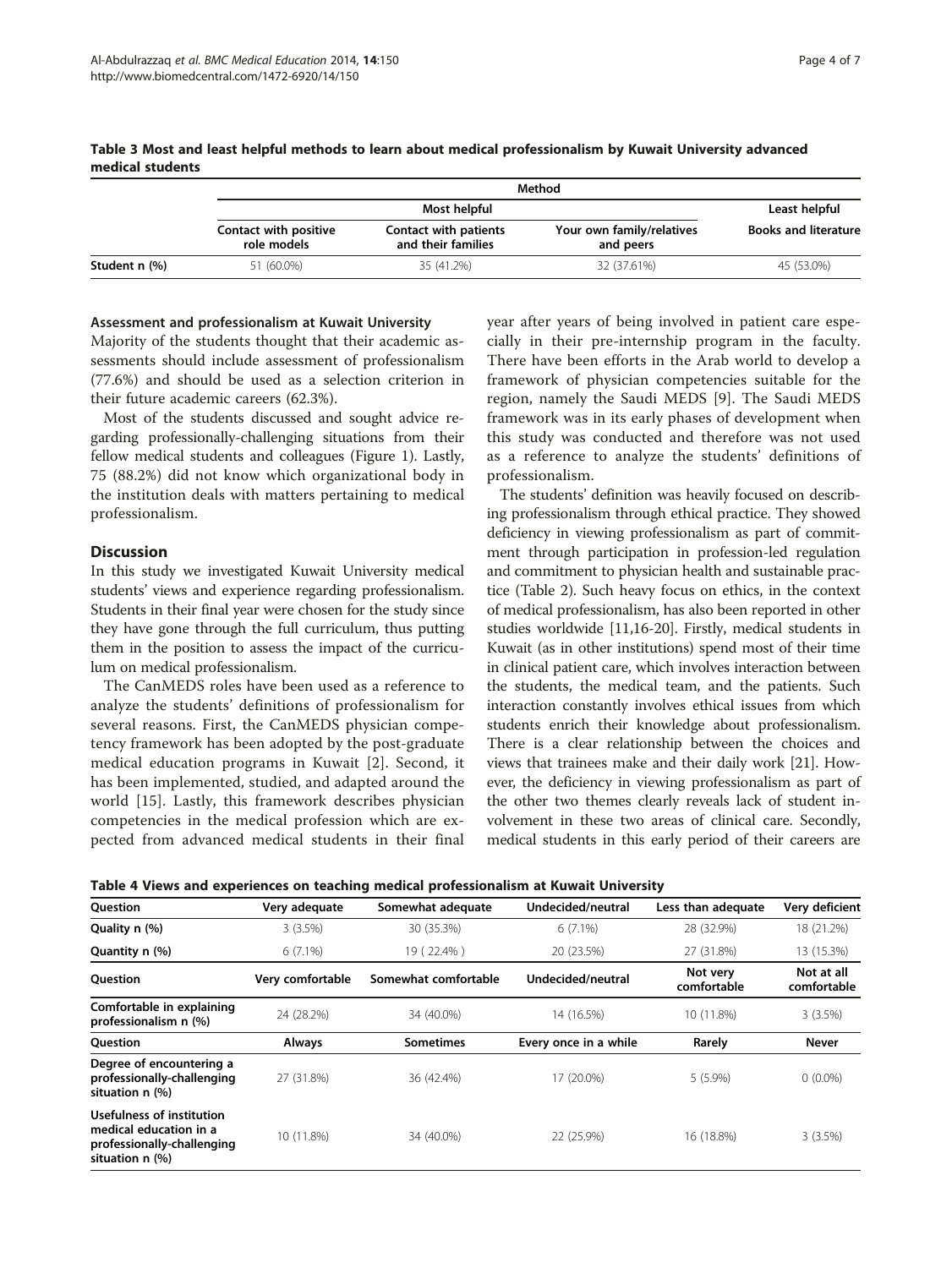<span id="page-4-0"></span>

evaluation-driven. The heavy concentration of ethics in student evaluations at the faculty influences their priorities in defining professionalism. Lastly, this might represent a lack of experience of the medical students in this early period of their careers. This lack of experience, not only of medical students, but also of residents, has been reported in other studies [\[11,13](#page-6-0),[17](#page-6-0)-[20](#page-6-0)].

The three most commonly listed attributes were (in order): punctuality, respect, and well-attired (Table [2\)](#page-2-0). Respect has been identified as an essential attribute identifying ethical practice in other studies [\[11,17,18,20,22\]](#page-6-0). Apart from students from Saudi Arabia, who are enrolled in similar medical school systems to Kuwait, punctuality was less recognized in the context of ethical practice in other reports [[11,17,18,20](#page-6-0)]. Moreover, "well-attired" was not part of attributes identifying professionalism in similar studies worldwide [\[11,17,18,20,22](#page-6-0)].

Kuwait students' priorities in attributes linked to ethical practice reveal the role of "hidden curricula" in medical education. The "hidden curriculum" has emerged as an influential concept in professional development [[23](#page-6-0)-[28](#page-6-0)]. It is defined as a set of influences that function at the level of organizational structures and cultures and are outside the formal curricula but play an important role in professional education [[29\]](#page-6-0). Kuwait medical school puts great weight on attendance and personal attire in the students' evaluations, with subsequent punitive measures, which in turn incorporate these two attributes as priorities in the students' professional behavior. Unprofessional behaviors in medical schools, which are associated with consequent disciplinary actions influence the students' subsequent professional growth [\[30\]](#page-6-0).

Most students in the study believed that professionalism can, indeed, be taught. The two most helpful methods in their learning about professionalism were contact with positive role models, and patients and their families (Table [3](#page-3-0)). Similar studies showed the same response and state the importance of role models in learning about professionalism [\[11,17,20\]](#page-6-0). This supports the notion that professionalism can be learned through contact with others during the daily working life of the trainee [\[11\]](#page-6-0). Moreover, such response highlights again the impact of the "hidden curriculum" on learning about professionalism through contact with teachers and patients [[25](#page-6-0)-[28](#page-6-0)].

Different from other studies, Kuwait students found that contact with their own families, relatives and peers is the third most helpful method in learning about professionalism. This highlights the special nature of professionalism as it is significantly related to ethnic and cultural backgrounds regardless of what educational programs the trainees are enrolled in [\[31,32](#page-6-0)].This response confirms the existence of cultural variation and context specificity of professionalism that were echoed in other Arabian studies [[8,17,33\]](#page-6-0). The Arabian culture, as many Eastern cultures, tends to be more conservative (emphasizes the maintenance of and respect for social order, tradition, family security and wisdom) [\[22\]](#page-6-0). It views the individual in terms of social relationships that maintain harmony by respecting the seniors in one's family [[34](#page-6-0)]. Furthermore, the sociocultural background of students in Kuwait is similar to other Arabian cultures, where young adults still live with their close and extended families, even after graduation from high school. From this perspective, it was not surprising that our data showed the influence of families on how students shape their views on professionalism.

It was a cause for concern that the students were variable in rating the quantity and quality of teaching professionalism in the institution (Table [4](#page-3-0)). Around a quarter to a third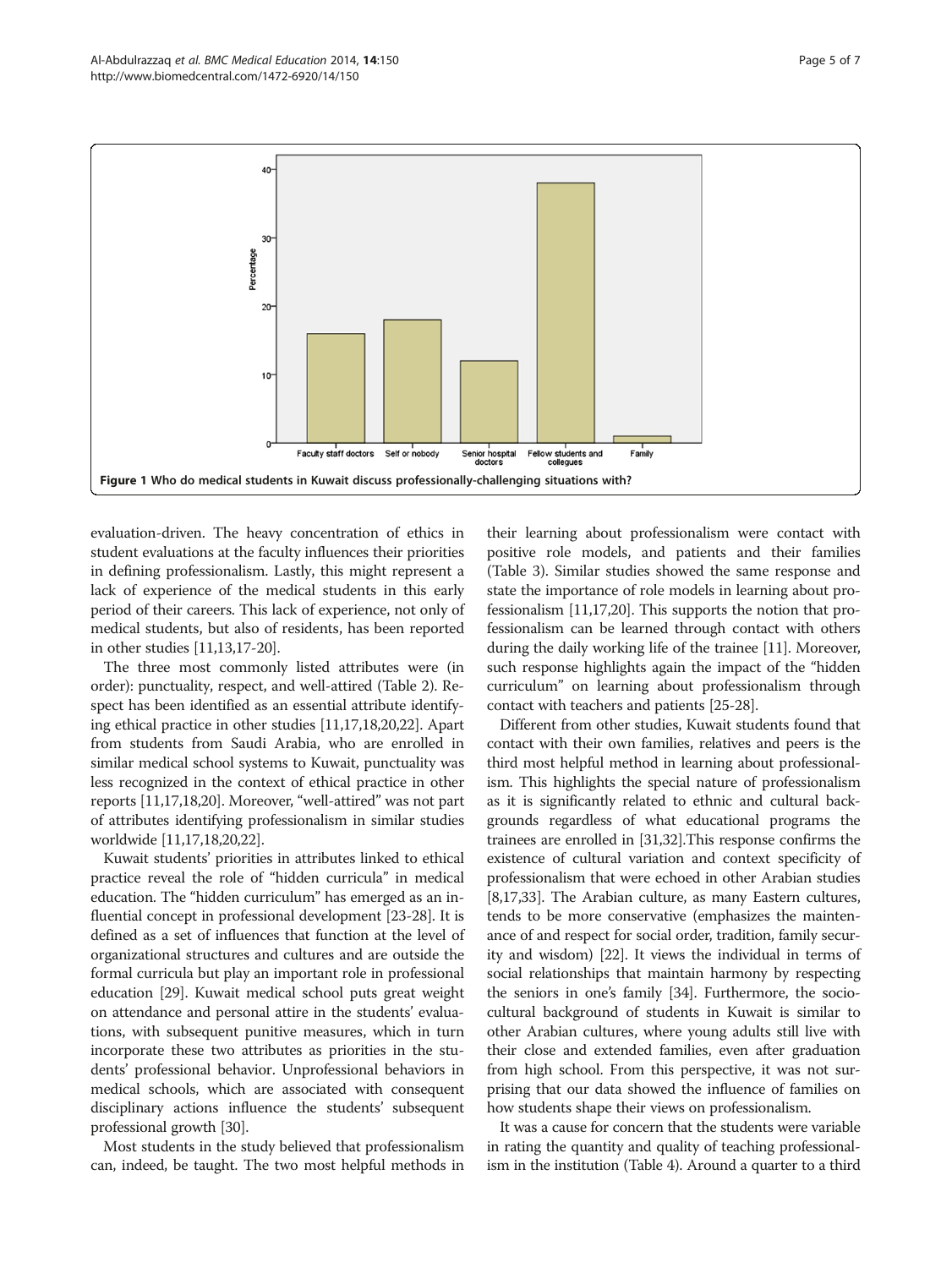felt that the curriculum was not adequate in quality and quantity. Also, while most face professionally-challenging situations in their clinical practice, only half found what is being taught about professionalism helpful in dealing with such situations.

There has been a concern in Kuwait and the Arabian Gulf region about the inadequate emphasis on professionalism in clinical training [\[35](#page-6-0)], which may be explained by multiple factors. Medical schools in the region are faced with the challenge of incorporating professionalism in a culturally-appropriate manner. Moreover, the institutions experience a shortage of local teachers and therefore have to recruit them from Western and non-Arab countries with different cultural beliefs and practices. These teachers find it difficult to engage in teaching professionalism in a different culture. Such observation has also been reported from other parts of the Gulf region [\[17\]](#page-6-0).

Despite the lack of quantity and quality of teaching professionalism, as judged by the students, they were comfortable with teaching this concept to their junior colleagues. The students continue to shape their professional views and behaviors from the "hidden curriculum" and their own family and relatives, and in turn, transfer these views and behaviors to their junior colleagues.

Kuwait medical students, despite their lack of experience in the medical field, recognized that professionalism is a competency that has to be assessed in students' evaluations and for admission to future career and academic programs. When students need to assess professional behaviors or situations, majority fail to identify institutional bodies (Ministry of Health, Kuwait Medical Association, and the Vice-dean Academic at the Faculty of Medicine) dealing with professionalism in the country. This points, again, to their lack of experience in certain aspects of professionalism that are not part of their daily obligations and roles in the faculty. Such observation is not unique to these medical students and had been demonstrated in the Western literature [\[11,21](#page-6-0)]. This also points to the deficiency of the local program in an important aspect of professionalism teaching, which is orienting the students to the appropriate bodies to which they may turn to when confronted with challenges.

#### Limitations and strengths

The limitations of the present study include the following. Firstly, we studied the students' definitions of professionalism using an open-ended question. This may limit their ability to express and define such a sophisticated competency in writing compared to obtaining the definitions through focus groups which provide more elaborate and detailed definitions through discussion. However, such limitation may be a strength at the same time, where each student was comfortable in stating his/her definition in a confidential manner which might be difficult in focus

groups. Secondly, we have studied only final-year students, which gives us an idea of what these students had gathered at the end of their education at the faculty, but does not examine the evolution of the students' perception and experience of professionalism through the different stages of their education. Such comparison between students at different stages of education in the faculty or a longitudinal study will be more informative and is planned by our research team in the near future. Lastly, our results cannot be generalized to all medical schools in the Arab world as variability exists between the curricula in different countries.

Despite such limitations, the study has multiple strengths. It is the first study in Kuwait addressing the issue of professionalism in medical education and one of the few in the Arab world. The results of this study can be generalized to all final-year medical students in the country as we had a high response rate (89.5%) and our medical school is the only one in the country. The results were obtained by anonymous questionnaires that were filled confidentially by the students, thus ensuring honest and nonbiased responses. The study examined multiple aspects of medical professionalism giving a more comprehensive analysis of students' views and experiences in this area. Finally, we used a well-established and validated framework (CanMEDS framework) to examine the students' definitions of medical professionalism.

# Conclusion

This study gives the first report on medical professionalism as perceived by medical students in Kuwait. This study highlights the influence of the curriculum, the hidden curriculum, and culture on such perception. Medical educators should take in account such influences when teaching and assessing professionalism. We believe that the current curriculum has to be reviewed to concentrate on professionalism as a competency in light of not only ethical practices but participation in professionled regulations, physician health, and sustainable practice especially for advanced medical students. Moreover, medical educators in the institution should utilize practical methods perceived as helpful to the students in teaching medical professionalism rather than theoretical methods. Future research should move towards exploring the reasons behind cultural differences in the perception of medical professionalism. Furthermore, exploring the views of practicing physicians, other healthcare providers, medical educators, and patients will contribute to a better understanding of medical professionalism especially in a cultural context. Finally, researchers in the region should aim at creating a framework of competencies that addresses medical professionalism in a context suitable for the Arabian culture.